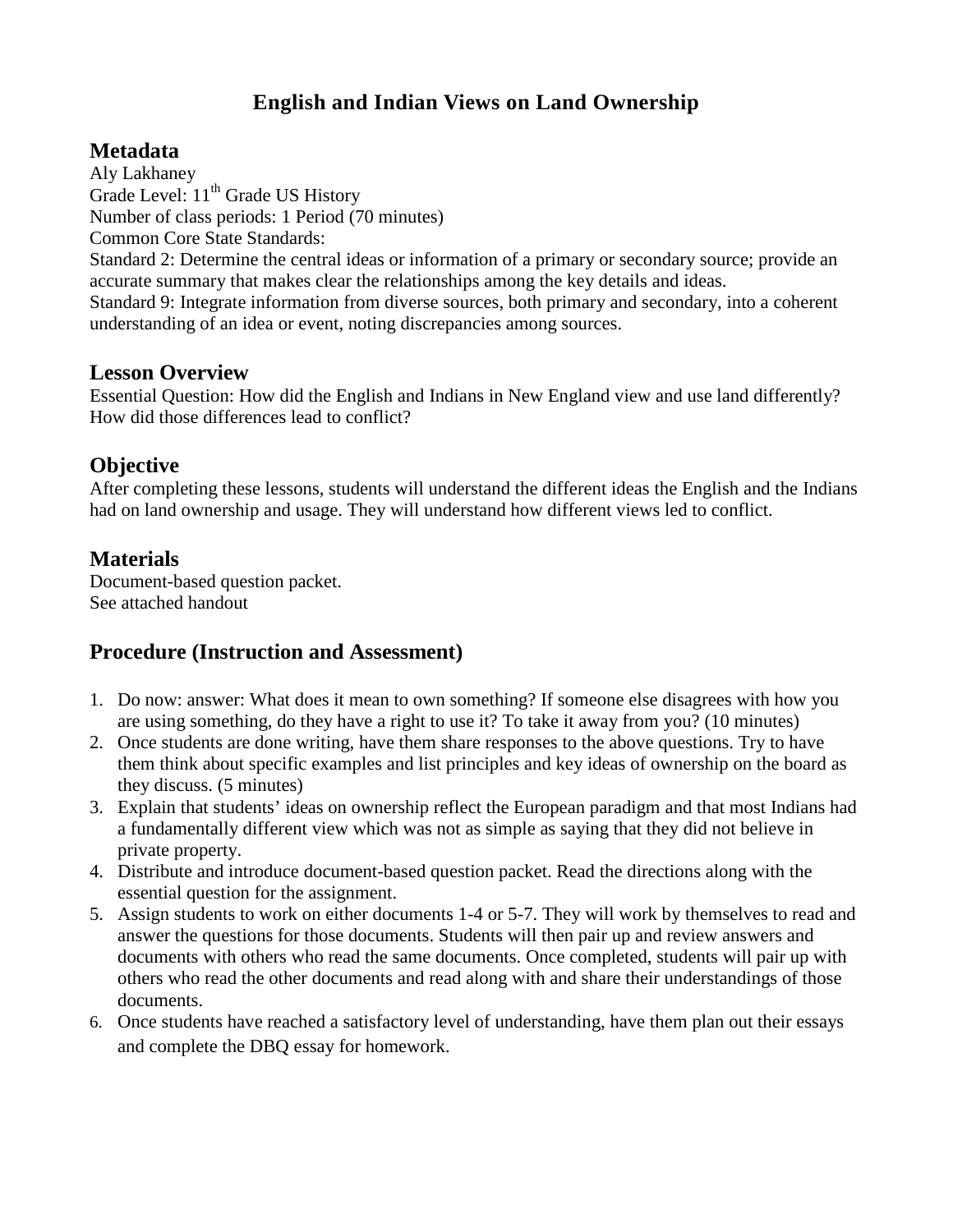# **EQ: How did the English and Indians in New England view and use land differently? How did their different ideas lead to conflict?**

**Directions:** Read and interpret each of the following and answer the questions that follow. Use the documents and your answers to the question to help you answer the essential question in a well organized essay.

#### **Document 1**

*Adapted from Robert Cushman's* Mourt's Relation, *1622*

"But some will say, what right have I to live in the heathens' country? Their land is spacious and void, they are few and do but run over the grass, as do foxes and wild beasts. They are not industrious, neither have they art, science, skill, or faculty to use either the land or the commodities of it, but all spoils, rots, and is marred for the want of manuring, gathering, ordering, etc....so it is lawful now to take a land which none useth and make use of it."

1. According to Cushman, why were the English justified in taking the Indians' land?

## **Document 2**

Adapted from John Winthrop's *Reasons for the Plantation in New England,* 1628

Objection I: We have no justification to enter upon that Land which has been so long possessed by others.

Answer 1: That which lies common, and hath never been replenished or subdued, is free to any that possess and improve it: For God hath given to men a double right to the earth; there is a natural right, and a Civil right. The first right was natural when men held the earth in common every man sowing and feeding where he pleased: then as men and their cattle increase, they appropriated certain parcels of land by enclosing and tending and this in time gives them a civil right .... As for the Natives in New England, they enclose no Land, neither have any settled habitation, nor any tame cattle to improve the Land by, and so have no other but a natural right to those Countries. So as if we leave them sufficient for their use, we may lawfully take the rest, there being more then enough for them and for us.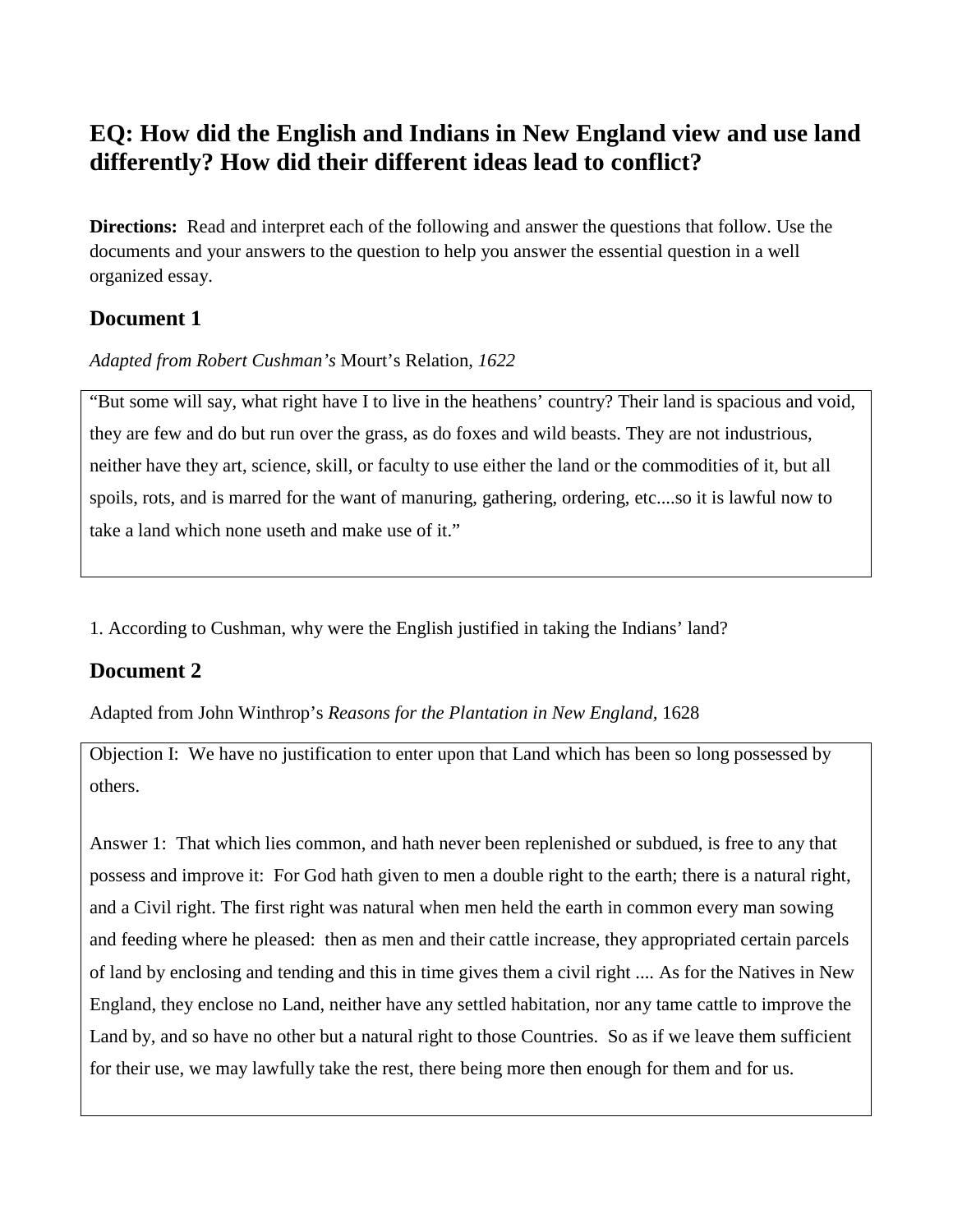2a. Summarize in your own words Winthrop's distinction between natural and civil right to land ownership.

b. How does Winthrop use this distinction to justify the English claims on Indian land?

#### **Document 3**

Adapted from Rev. Francis Higginson's *True Description 1629*

The Indians are not able to make use of the one fourth part of the land, neither have they any settled places, as towns to dwell in, nor any ground as they challenge for their own possession, but change their habitation from place to place.

3. What criticism does Higginson have for the Indians' use of land?

#### **Document 4**

Adapted from the Chauk deed 1667

Introduction: "In February 1667, a Pocumtuck deed was signed for land that would become the town of Deerfield, Massachusetts. A group of men from Dedham, Massachusetts, delegated John Pynchon, a well-known and powerful Englishman in Springfield, Massachusetts, to represent them in this land transfer. A sachem called Chauk or Chaque represented the Pocumtucks, the Native group whose homelands encompassed the land described in the deed."

Chauk, the sachem of the Pacomtuck has given, granted, bargained, and sold, by these present doth fully clearly and absolutely give and sell unto captain john Pynchon of Springfield for their use.

Chauk reserves liberty of fishing for ye indians in ye rivers or waters and free liberty to hunt deer or other wild creatures and to gather walnuts, chestnuts and other nuts and things and on ye commons.

4a. According to the document, how would the land in the deed be used and by whom?

b. According to the document, did the Indians expect to give up permanent use and ownership of the land? Explain.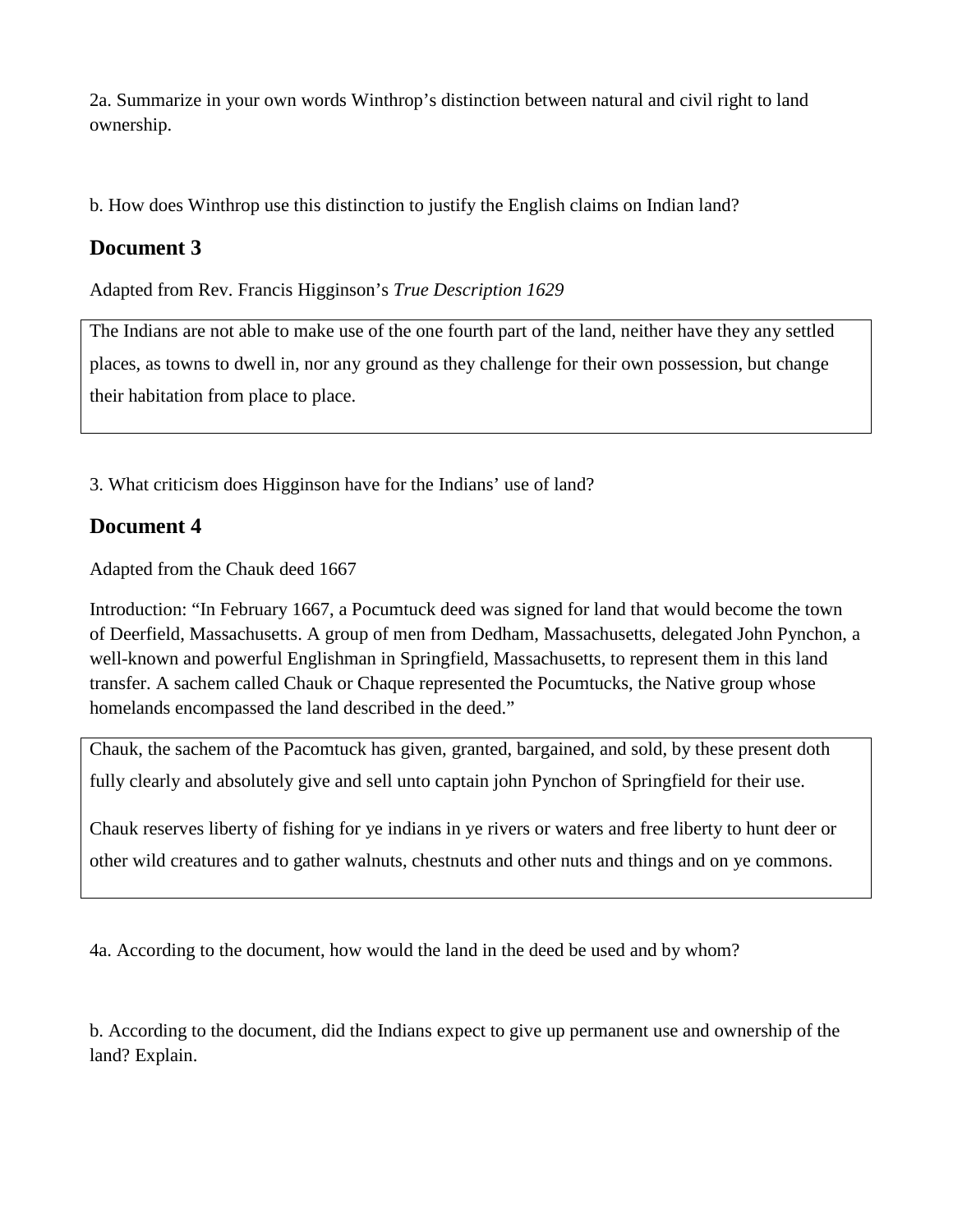## **Document 5**

*"Dixton Harvesters" ca. 1725,* Courtesy of Cheltenham Art Gallery & Museums, Gloucestershire, UK/Bridgeman Art Library.



Introduction: "This scene illustrates the lifeways of many English people. The majority of the population farmed land that had been under cultivation for many centuries. In addition to growing grains such as wheat, rye and barley, they raised domestic animals and livestock including cows, pigs and sheep. These animals were valued as a source of meat, dung for fertilizer, dairy products (principally butter and cheese) as well as leather and wool." From "English Lifeways- England, circa 1600,<http://1704.deerfield.history.museum/groups/lifeways.do?title=English>

5. Based on the image and description above, what was the ideal English use and landscape of land?

## **Document 6**

Adapted from William Cronon's *Changes in the Land: Indians, Colonists, and the Ecology of New England*

**"**The need for diversity and mobility led New England Indians to avoid acquiring much surplus property, confident as they were that their mobility and skill would supply any need that arose.

"What the Indians owned, or more precisely, what their villages gave them claim to—was not the land but the things that were on the land during the various seasons of the year."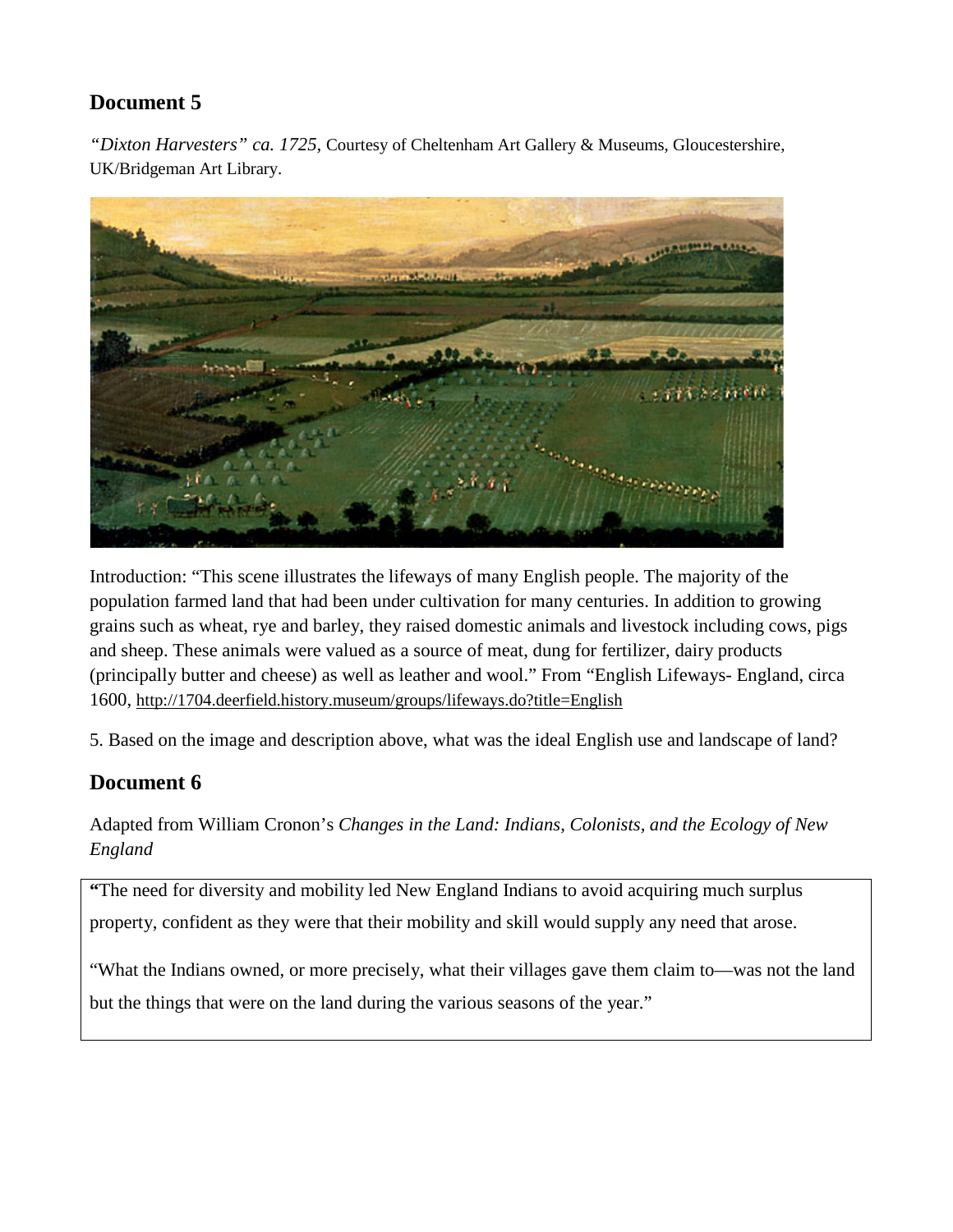#### **Document 6b**





**6**a. Based on the documents above, why did the Indians not accumulate much material goods?

b. Why did the Indians not live in settled homes?

c. How does the information in documents 6a and 6b help address Higginson's claim in Document 3 that, the Indians "change their habitation from place to place"?